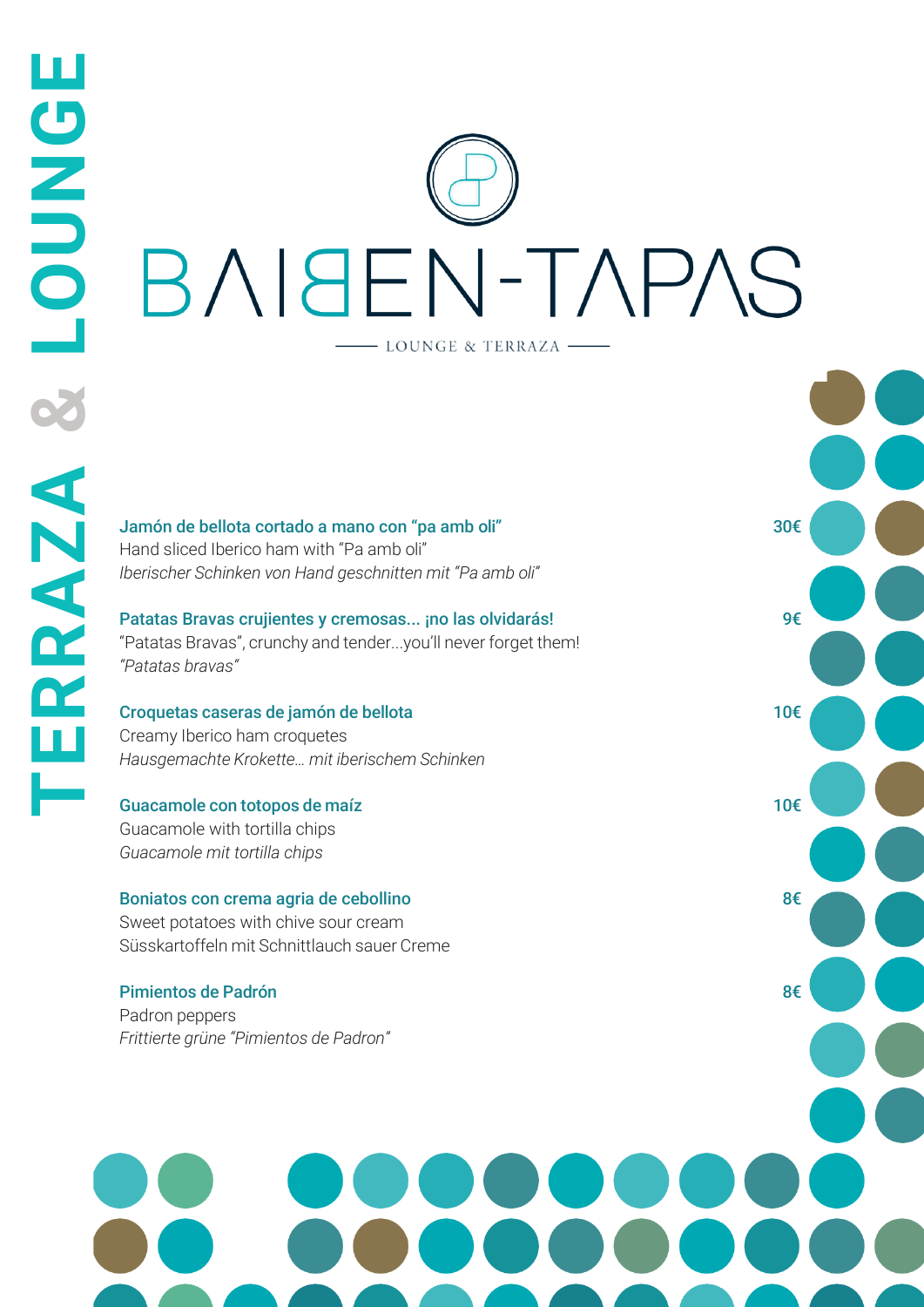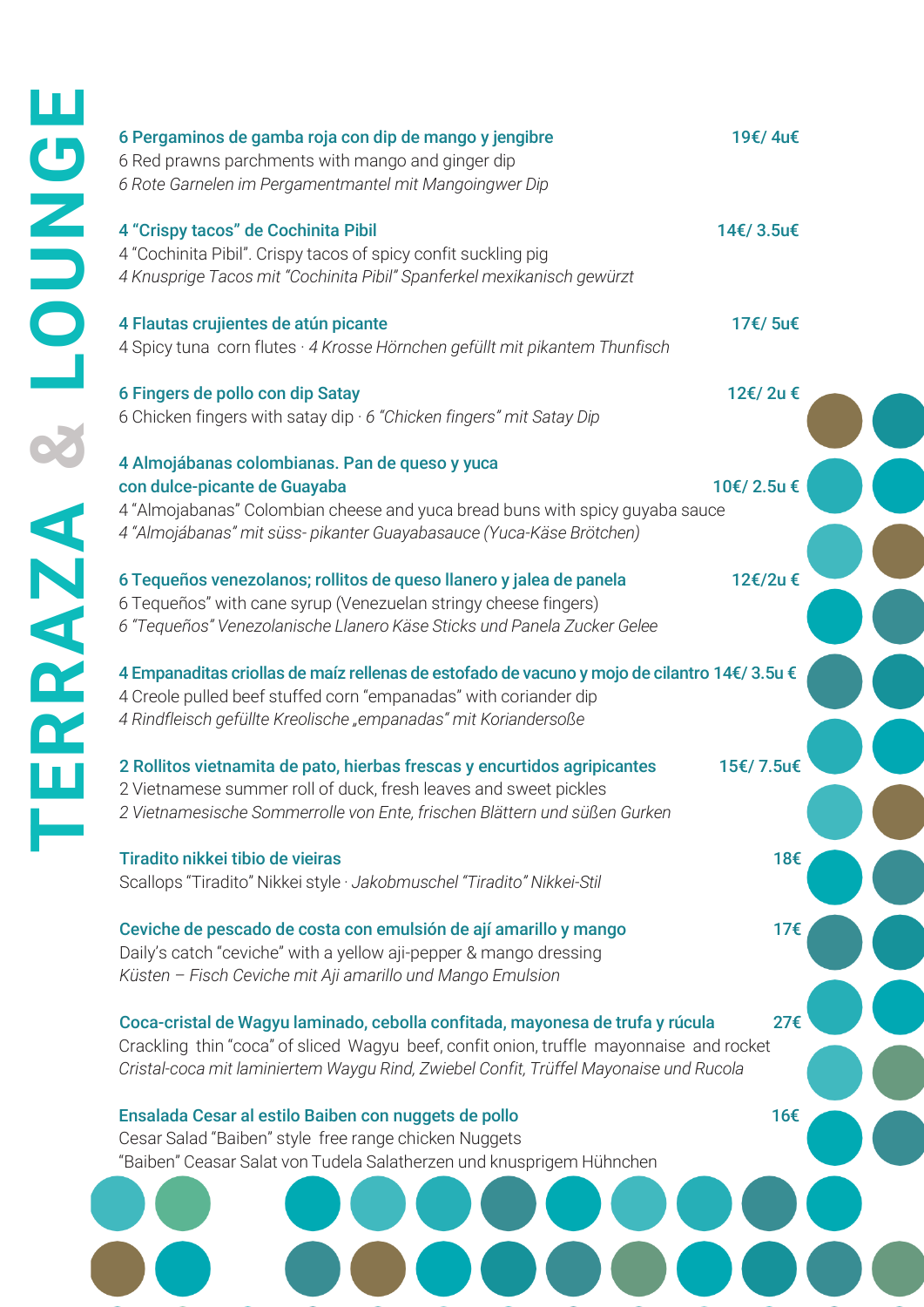Burger de Wagyu "Baiben" con cebolla confitada, provola ahumada, speck, y kétchup de tomate ramallet 24€ Baiben" Wagyu beef Burger with confit onions, smoked provola cheese, speck and "Ramallet" tomato ketchup\* *Wagyu Rinder Burger "Baiben" mit konfierten Zwiebeln, geräuchertem Provolone Käse, Speck und "Ramallet" Tomatenketchup*

Roll de bogavante y aguacate en brioche casero con mayonesa picante \* 38€ Lobster and avocado roll in a homemade brioche served with mayonnaise \*

*Hummer-Avocado-Rolle in einer hausgemachten Brioche, serviert mit Mayonnaise \**

Hamburguesa de kefta de cordero en pan de pita con salsa de yogurt \* 16€ Lamb kefta pita burger with yogurt sauce \* *Lammkofta mit "Pita"-Brot und Joghurtsauce \**

### Pad Thai de langostinos y tallarín de arroz 21€

Tiger prawn Pad Thai *Garnelen Pad Thai*

\* Servido con patatas fritas

\* Served with French fries

*\* Mit Pommes frites*

# **SWEET TEMPTATIONS**

# 4 tartaletas de limón caramelizadas 10€/ 2.5u €

4 mini caramelized tarts *4 mini Karamelisierter Zitronenkuchen*

### 4 Eclairs Café Irlandés: cremoso de chocolate al café y espuma de Baileys 12€/ 3u € 4 Irish coffee eclairs: chocolate cremoso with coffee and Baileys foam

*4 Irish Coffee Eclairs: Schokolade mit Kaffee und Baileys*

4 Buñuelos "Rocher". La versión tibia del famoso bombón 12€ /3u €

4 Dumpling "Rocher". A warm version of the famous praline

*4 "Rocher" Krapfen, eine warme Version der berühmten Praline*